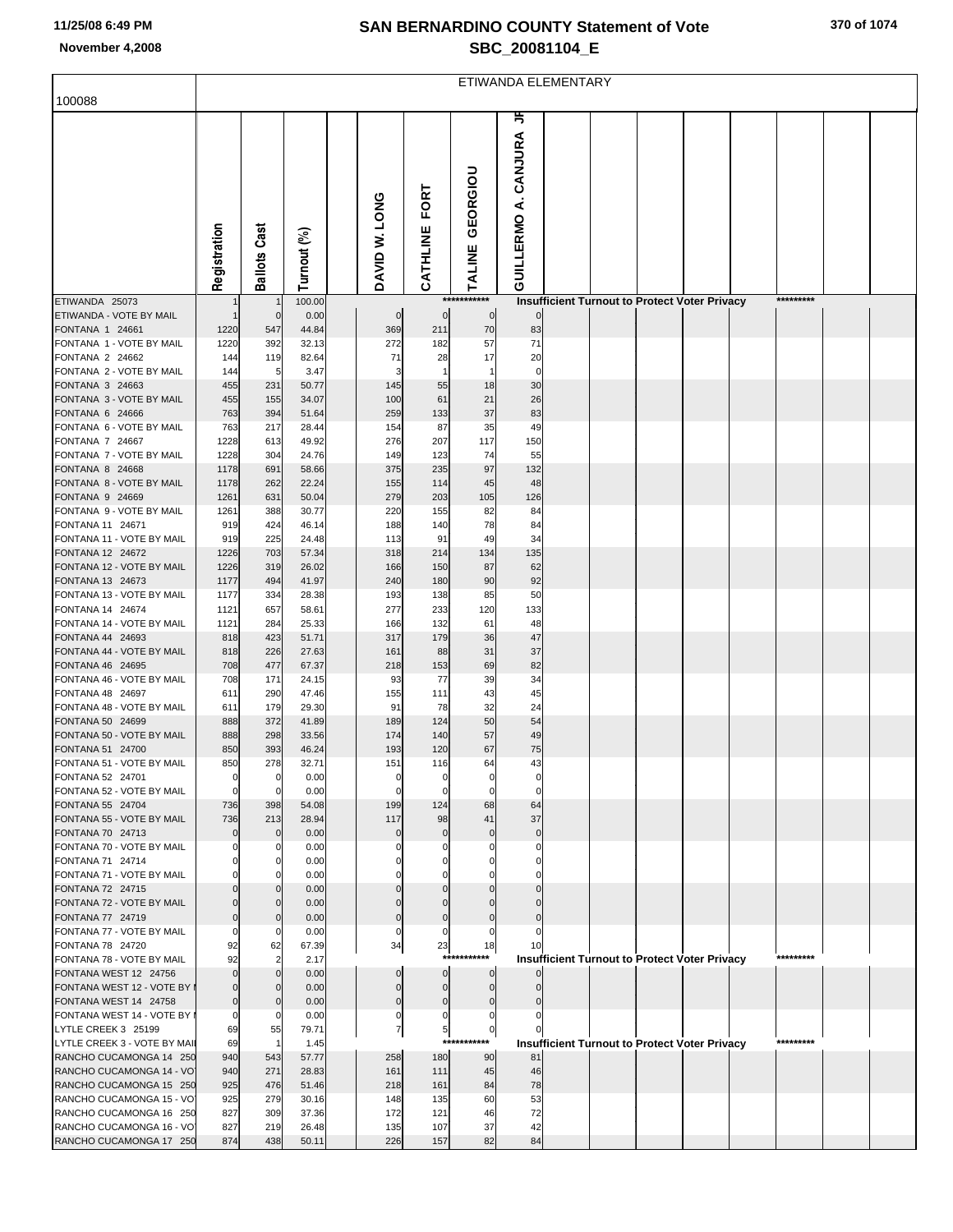## **SAN BERNARDINO COUNTY Statement of Vote November 4,2008 SBC\_20081104\_E**

|                                                                                                                                       | ETIWANDA ELEMENTARY                 |                                 |                                           |  |                                 |                                 |                              |                                        |  |  |  |  |  |  |  |  |
|---------------------------------------------------------------------------------------------------------------------------------------|-------------------------------------|---------------------------------|-------------------------------------------|--|---------------------------------|---------------------------------|------------------------------|----------------------------------------|--|--|--|--|--|--|--|--|
| 100088                                                                                                                                |                                     |                                 |                                           |  |                                 |                                 |                              |                                        |  |  |  |  |  |  |  |  |
|                                                                                                                                       | Registration                        | <b>Ballots Cast</b>             | Turnout (%)                               |  | DAVID W. LONG                   | FORT<br>CATHLINE                | GEORGIOU<br>TALINE           | 丐<br>CANJURA<br>نج<br><b>GUILLERMO</b> |  |  |  |  |  |  |  |  |
| RANCHO CUCAMONGA 17 - VO                                                                                                              | 874                                 | 266                             | 30.43                                     |  | 145                             | 109                             | 49                           | 58                                     |  |  |  |  |  |  |  |  |
| RANCHO CUCAMONGA 18 250<br>RANCHO CUCAMONGA 18 - VO<br>RANCHO CUCAMONGA 33 250<br>RANCHO CUCAMONGA 33 - VO<br>RANCHO CUCAMONGA 34 250 | 1167<br>1167<br>1336<br>1336<br>703 | 647<br>400<br>705<br>441<br>352 | 55.44<br>34.28<br>52.77<br>33.01<br>50.07 |  | 378<br>245<br>330<br>270<br>152 | 219<br>163<br>248<br>212<br>113 | 104<br>70<br>118<br>78<br>70 | 121<br>72<br>121<br>65<br>63           |  |  |  |  |  |  |  |  |
| RANCHO CUCAMONGA 34 - VO<br>RANCHO CUCAMONGA 35 250                                                                                   | 703<br>1062                         | 225<br>565                      | 32.01<br>53.20                            |  | 121<br>275                      | 96<br>173                       | 55<br>101                    | 44<br>101                              |  |  |  |  |  |  |  |  |
| RANCHO CUCAMONGA 35 - VO                                                                                                              | 1062                                | 313                             | 29.47                                     |  | 169                             | 128                             | 60                           | 49                                     |  |  |  |  |  |  |  |  |
| RANCHO CUCAMONGA 36 250<br>RANCHO CUCAMONGA 36 - VO                                                                                   | 945                                 | 473<br>264                      | 50.05<br>27.94                            |  | 250<br>134                      | 180<br>102                      | 68<br>68                     | 74<br>59                               |  |  |  |  |  |  |  |  |
| RANCHO CUCAMONGA 37 250                                                                                                               | 945<br>1396                         | 791                             | 56.66                                     |  | 423                             | 285                             | 159                          | 110                                    |  |  |  |  |  |  |  |  |
| RANCHO CUCAMONGA 37 - VO                                                                                                              | 1396                                | 366                             | 26.22                                     |  | 208                             | 167                             | 90                           | 55                                     |  |  |  |  |  |  |  |  |
| RANCHO CUCAMONGA 38 250<br>RANCHO CUCAMONGA 38 - VO                                                                                   | 1493<br>1493                        | 712<br>442                      | 47.69<br>29.60                            |  | 363<br>240                      | 245<br>209                      | 122<br>87                    | 125<br>73                              |  |  |  |  |  |  |  |  |
| RANCHO CUCAMONGA 48 250                                                                                                               | 724                                 | 376                             | 51.93                                     |  | 152                             | 102                             | 57                           | 56                                     |  |  |  |  |  |  |  |  |
| RANCHO CUCAMONGA 48 - VO<br>RANCHO CUCAMONGA 52 250                                                                                   | 724<br>1462                         | 205<br>710                      | 28.31<br>48.56                            |  | 105<br>296                      | 98<br>203                       | 34<br>101                    | 25<br>103                              |  |  |  |  |  |  |  |  |
| RANCHO CUCAMONGA 52 - VO                                                                                                              | 1462                                | 476                             | 32.56                                     |  | 234                             | 195                             | 87                           | 64                                     |  |  |  |  |  |  |  |  |
| RANCHO CUCAMONGA 53 250                                                                                                               | 529                                 | 252                             | 47.64                                     |  | 73                              | 62                              | 46                           | 50                                     |  |  |  |  |  |  |  |  |
| RANCHO CUCAMONGA 53 - VO<br>RANCHO CUCAMONGA 63 250                                                                                   | 529<br>1021                         | 122<br>687                      | 23.06<br>67.29                            |  | 77<br>329                       | 63<br>250                       | 32<br>117                    | 15<br>117                              |  |  |  |  |  |  |  |  |
| RANCHO CUCAMONGA 63 - VO                                                                                                              | 1021                                | 279                             | 27.33                                     |  | 145                             | 113                             | 65                           | 52                                     |  |  |  |  |  |  |  |  |
| RANCHO CUCAMONGA 64 250<br>RANCHO CUCAMONGA 64 - VO                                                                                   | 27<br>27                            | 26<br>$\mathbf 0$               | 96.30<br>0.00                             |  | 10<br>$\mathbf 0$               | 11<br>$\mathbf 0$               | 9<br>$\mathbf{0}$            | 6<br>$\mathbf 0$                       |  |  |  |  |  |  |  |  |
| RANCHO CUCAMONGA 65 250                                                                                                               | 1927                                | 851                             | 44.16                                     |  | 375                             | 270                             | 177                          | 159                                    |  |  |  |  |  |  |  |  |
| RANCHO CUCAMONGA 65 - VO                                                                                                              | 1927                                | 574                             | 29.79                                     |  | 278                             | 222                             | 124                          | 87                                     |  |  |  |  |  |  |  |  |
| RANCHO CUCAMONGA 66 250<br>RANCHO CUCAMONGA 66 - VO                                                                                   | 1266<br>1266                        | 684<br>366                      | 54.03<br>28.91                            |  | 325<br>187                      | 215<br>140                      | 147<br>88                    | 117<br>58                              |  |  |  |  |  |  |  |  |
| RANCHO CUCAMONGA 67 250                                                                                                               | 395                                 | 157                             | 39.75                                     |  | 99                              | 67                              | 21                           | 20                                     |  |  |  |  |  |  |  |  |
| RANCHO CUCAMONGA 67 - VO<br>RANCHO CUCAMONGA 68 250                                                                                   | 395<br>1077                         | 160<br>546                      | 40.51<br>50.70                            |  | 101<br>275                      | 75<br>199                       | 28<br>99                     | 12<br>83                               |  |  |  |  |  |  |  |  |
| RANCHO CUCAMONGA 68 - VO                                                                                                              | 1077                                | 338                             | 31.38                                     |  | 194                             | 155                             | 58                           | 47                                     |  |  |  |  |  |  |  |  |
| RANCHO CUCAMONGA 69 250                                                                                                               | 665                                 | 319                             | 47.97                                     |  | 150                             | 102                             | 54                           | 67                                     |  |  |  |  |  |  |  |  |
| RANCHO CUCAMONGA 69 - VO<br>RANCHO CUCAMONGA 70 250                                                                                   | 665<br>911                          | 148<br>458                      | 22.26<br>50.27                            |  | 75<br>201                       | 55<br>137                       | 37<br>101                    | 34<br>63                               |  |  |  |  |  |  |  |  |
| RANCHO CUCAMONGA 70 - VO                                                                                                              | 911                                 | 291                             | 31.94                                     |  | 157                             | 121                             | 74                           | 48                                     |  |  |  |  |  |  |  |  |
| RANCHO CUCAMONGA 71 250<br>RANCHO CUCAMONGA 71 - VO                                                                                   | 1104<br>1104                        | 549<br>409                      | 49.73<br>37.05                            |  | 304<br>234                      | 202<br>206                      | 77<br>78                     | 94<br>73                               |  |  |  |  |  |  |  |  |
| RANCHO CUCAMONGA 72 250                                                                                                               | 764                                 | 367                             | 48.04                                     |  | 198                             | 146                             | 55                           | 56                                     |  |  |  |  |  |  |  |  |
| RANCHO CUCAMONGA 72 - VO<br>RANCHO CUCAMONGA 81 250                                                                                   | 764<br>$\Omega$                     | 231<br>$\mathbf 0$              | 30.24<br>0.00                             |  | 122                             | 98                              | 48                           | 31<br>0                                |  |  |  |  |  |  |  |  |
| RANCHO CUCAMONGA 81 - VO                                                                                                              | $\mathbf 0$                         | $\mathbf 0$                     | 0.00                                      |  |                                 |                                 |                              | $\Omega$                               |  |  |  |  |  |  |  |  |
| RANCHO CUCAMONGA 84 250                                                                                                               | $\overline{0}$                      | $\mathbf 0$                     | 0.00                                      |  |                                 |                                 |                              |                                        |  |  |  |  |  |  |  |  |
| RANCHO CUCAMONGA 84 - VO<br>RANCHO CUCAMONGA 85 250                                                                                   | $\overline{0}$<br>28                | $\mathbf 0$<br>25               | 0.00<br>89.29                             |  |                                 | $\mathbf 0$<br>11               | 14                           | $\mathbf 0$                            |  |  |  |  |  |  |  |  |
| RANCHO CUCAMONGA 85 - VO                                                                                                              | 28                                  | $\Omega$                        | 0.00                                      |  |                                 |                                 |                              |                                        |  |  |  |  |  |  |  |  |
| <b>Precinct Totals</b>                                                                                                                | 39033                               | 19993                           | 51.22                                     |  | 9949                            | 6738                            | 3353                         | 3474                                   |  |  |  |  |  |  |  |  |
| VOTE BY MAIL Totals                                                                                                                   | 39033                               | 11338                           | 29.05                                     |  | 6364                            | 4913                            | 2313                         | 1913                                   |  |  |  |  |  |  |  |  |
| <b>Grand Totals</b>                                                                                                                   | 39033                               | 31331                           | 80.27                                     |  | 16313                           | 11651                           | 5666                         | 5387                                   |  |  |  |  |  |  |  |  |
| <b>SAN BERNARDINO</b>                                                                                                                 | 39033                               | 31331                           | 80.27                                     |  | 16313                           | 11651                           | 5666                         | 5387                                   |  |  |  |  |  |  |  |  |
| STATE BOARD OF EQUALIZATI<br>STATE BOARD OF EQUALIZATI                                                                                | 14796<br>24237                      | 11661<br>19670                  | 78.81<br>81.16                            |  | 6262<br>10051                   | 4361<br>7290                    | 2038<br>3628                 | 2120<br>3267                           |  |  |  |  |  |  |  |  |
| 26th CONGRESS                                                                                                                         | 23637                               | 19159                           | 81.06                                     |  | 9731                            | 7144                            | 3571                         | 3191                                   |  |  |  |  |  |  |  |  |
| 43rd CONGRESS                                                                                                                         | 15396                               | 12172                           | 79.06                                     |  | 6582                            | 4507                            | 2095                         | 2196                                   |  |  |  |  |  |  |  |  |
| 31st SENATE<br>32nd SENATE                                                                                                            | 23782<br>15251                      | 19284<br>12047                  | 81.09<br>78.99                            |  | 9806<br>6507                    | 7174<br>4477                    | 3589<br>2077                 | 3211<br>2176                           |  |  |  |  |  |  |  |  |
| 62nd ASSEMBLY                                                                                                                         | 3786                                | 3052                            | 80.61                                     |  | 1591                            | 1118                            | 513                          | 560                                    |  |  |  |  |  |  |  |  |